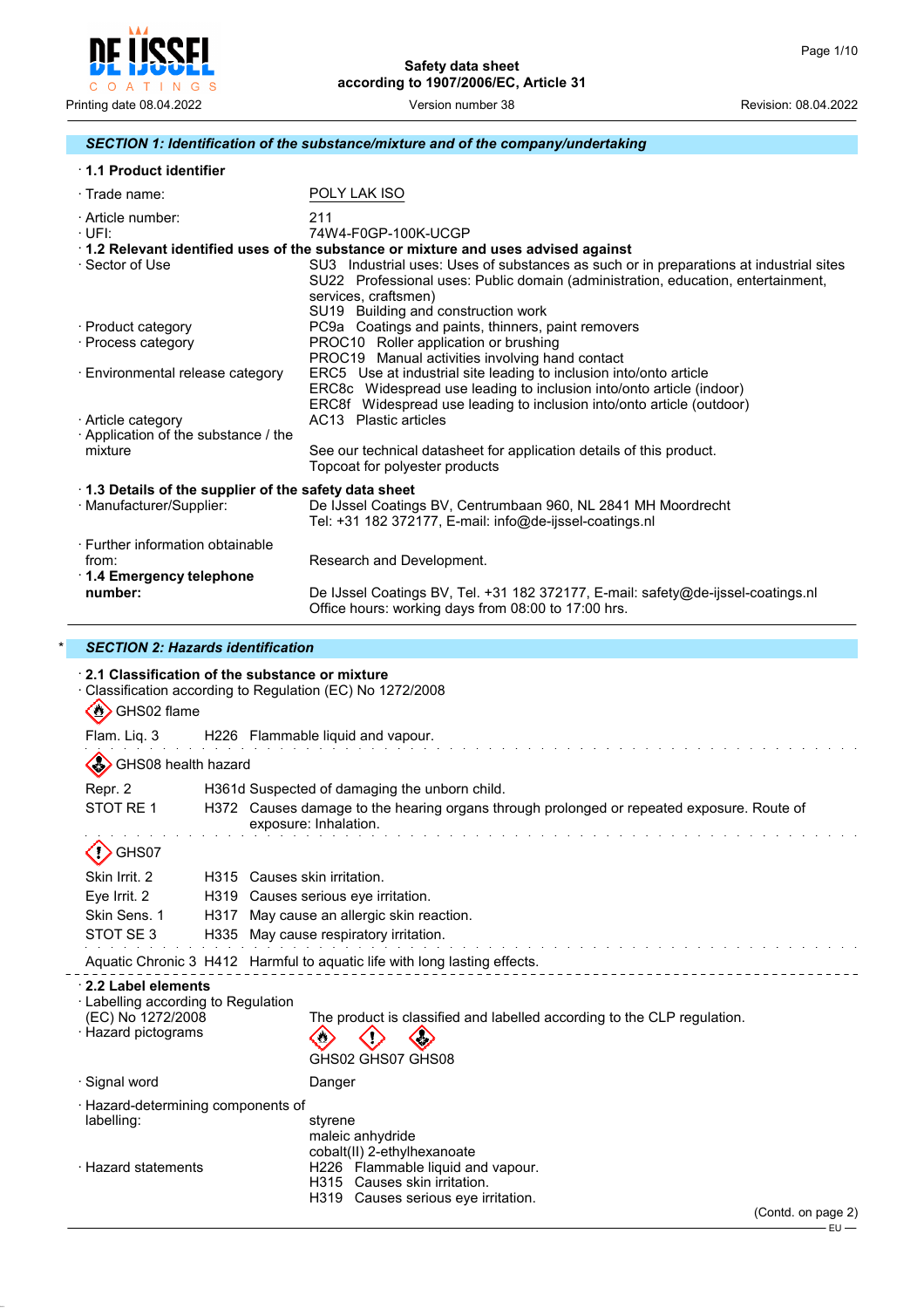

#### **Trade name: POLY LAK ISO**

|                                      |                 | (Contd. of page 1)                                                                   |
|--------------------------------------|-----------------|--------------------------------------------------------------------------------------|
|                                      |                 | H317 May cause an allergic skin reaction.                                            |
|                                      |                 | H361d Suspected of damaging the unborn child.                                        |
|                                      |                 | H335 May cause respiratory irritation.                                               |
|                                      |                 | H372 Causes damage to the hearing organs through prolonged or repeated exposure.     |
|                                      |                 | Route of exposure: Inhalation.                                                       |
|                                      |                 | H412 Harmful to aguatic life with long lasting effects.                              |
| · Precautionary statements           | P210            | Keep away from heat, hot surfaces, sparks, open flames and other                     |
|                                      |                 | ignition sources. No smoking.                                                        |
|                                      | P260            | Do not breathe dust/fume/gas/mist/vapours/spray.                                     |
|                                      |                 | P303+P361+P353 IF ON SKIN (or hair): Take off immediately all contaminated clothing. |
|                                      |                 | Rinse skin with water [or shower].                                                   |
|                                      |                 | P305+P351+P338 IF IN EYES: Rinse cautiously with water for several minutes.          |
|                                      |                 | Remove contact lenses, if present and easy to do. Continue rinsing.                  |
|                                      | P405            | Store locked up.                                                                     |
|                                      | P501            | Dispose of contents/container in accordance with local/regional/                     |
|                                      |                 | national/international regulations.                                                  |
| · Additional information:            |                 | EUH211 Warning! Hazardous respirable droplets may be formed when sprayed. Do not     |
|                                      |                 | breathe spray or mist.                                                               |
| 2.3 Other hazards                    |                 |                                                                                      |
| · Results of PBT and vPvB assessment |                 |                                                                                      |
| $\cdot$ PBT:                         | Not applicable. |                                                                                      |

 $\cdot$  vPvB:  $\cdot$  Not applicable.

#### *SECTION 3: Composition/information on ingredients*

# · **3.2 Chemical characterisation: Mixtures**

Mixture of substances listed below with nonhazardous additions.

| · Dangerous components:                                                                         |                                                                                                                                                                                                                                      |               |
|-------------------------------------------------------------------------------------------------|--------------------------------------------------------------------------------------------------------------------------------------------------------------------------------------------------------------------------------------|---------------|
| CAS: 100-42-5<br>EINECS: 202-851-5<br>Index number: 601-026-00-0<br>Reg.nr.: 01-2119457861-32   | styrene<br>Elam. Liq. 3, H226; Sepr. 2, H361d; STOT RE 1, H372; Asp. Tox. 1, H304;<br>Acute Tox. 4, H332; Škin Irrit. 2, H315; Eye Irrit. 2, H319; STOT SE 3, H335;<br>Aquatic Chronic 3, H412                                       | $25 - 50%$    |
| CAS: 13463-67-7<br>EINECS: 236-675-5<br>Index number: 022-006-00-2<br>Reg.nr.: 01-2119489379-17 | titanium dioxide<br><b>◆ Carc. 2. H351</b>                                                                                                                                                                                           | $2.5 - 10\%$  |
| CAS: 136-52-7<br>EINECS: 205-250-6<br>Reg.nr.: 01-21195-24678-29                                | cobalt(II) 2-ethylhexanoate<br>$\circledast$ Repr. 1A, H360Fd; $\circledast$ Aquatic Acute 1, H400; $\circledast$ Eye Irrit. 2, H319; Skin<br>Sens. 1A, H317; Aquatic Chronic 3, H412                                                | $0.1 - 0.5\%$ |
| CAS: 108-31-6<br>EINECS: 203-571-6<br>Index number: 607-096-00-9<br>Reg.nr.: 01-2119472428-31   | maleic anhydride<br>$\circledast$ Resp. Sens. 1, H334; STOT RE 1, H372; $\circledast$ Skin Corr. 1B, H314; $\circledast$ Acute<br>Tox. 4, H302; Skin Sens. 1, H317<br>Specific concentration limit: Skin Sens. 1A; H317: C ≥ 0.001 % | $\leq 0.1\%$  |
| · Additional information:                                                                       | For the wording of the listed hazard phrases refer to section 16.                                                                                                                                                                    |               |

## *SECTION 4: First aid measures*

#### · **4.1 Description of first aid measures**

| · General information:      | Immediately remove any clothing soiled by the product.                                 |
|-----------------------------|----------------------------------------------------------------------------------------|
|                             | Symptoms of poisoning may even occur after several hours; therefore medical            |
|                             | observation for at least 48 hours after the accident.                                  |
| · After inhalation:         | Supply fresh air and to be sure call for a doctor.                                     |
|                             | In case of unconsciousness place patient stably in side position for transportation.   |
| · After skin contact:       | Immediately wash with water and soap and rinse thoroughly.                             |
| · After eγe contact:        | Rinse opened eye for several minutes under running water. If symptoms persist, consult |
|                             | a doctor.                                                                              |
| · After swallowing:         | If symptoms persist consult doctor.                                                    |
| 4.2 Most important symptoms |                                                                                        |
| and effects, both acute and |                                                                                        |
| delayed                     | No further relevant information available.                                             |
|                             |                                                                                        |

(Contd. on page 3) – EU –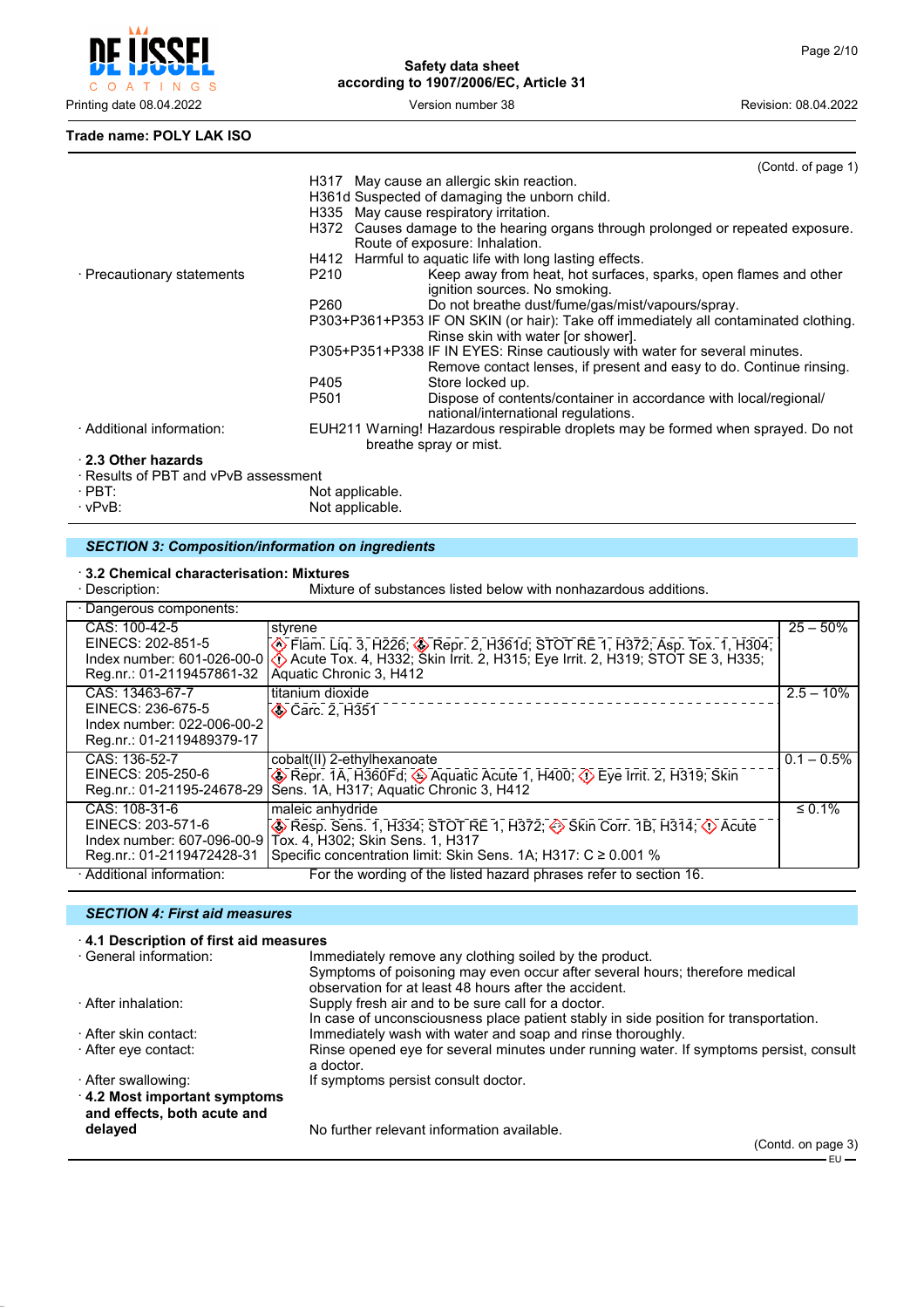Į C O A T I N G S

# **Safety data sheet according to 1907/2006/EC, Article 31**

Printing date 08.04.2022 **Version number 38** Version number 38 Revision: 08.04.2022

(Contd. of page 2)

## **Trade name: POLY LAK ISO**

| 4.3 Indication of any immediate                                                                                                   | Ooma. or pago 27                                                                                                                                                                                                                                                                |
|-----------------------------------------------------------------------------------------------------------------------------------|---------------------------------------------------------------------------------------------------------------------------------------------------------------------------------------------------------------------------------------------------------------------------------|
| medical attention and special<br>treatment needed                                                                                 | No further relevant information available.                                                                                                                                                                                                                                      |
| <b>SECTION 5: Firefighting measures</b>                                                                                           |                                                                                                                                                                                                                                                                                 |
| ⋅5.1 Extinguishing media<br>· Suitable extinguishing agents:                                                                      | CO2 or powder. Fight larger fires with alcohol resistant foam.                                                                                                                                                                                                                  |
| · For safety reasons unsuitable<br>extinguishing agents:<br>5.2 Special hazards arising from                                      | Water with full jet                                                                                                                                                                                                                                                             |
| the substance or mixture<br>5.3 Advice for firefighters                                                                           | During heating or in case of fire poisonous gases are produced.                                                                                                                                                                                                                 |
| · Protective equipment:                                                                                                           | Mouth respiratory protective device.                                                                                                                                                                                                                                            |
| <b>SECTION 6: Accidental release measures</b>                                                                                     |                                                                                                                                                                                                                                                                                 |
| $\cdot$ 6.1 Personal precautions,<br>protective equipment and<br>emergency procedures                                             | Mount respiratory protective device.                                                                                                                                                                                                                                            |
| 6.2 Environmental precautions:                                                                                                    | Wear protective equipment. Keep unprotected persons away.<br>Do not allow product to reach sewage system or any water course.<br>Inform respective authorities in case of seepage into water course or sewage system.<br>Do not allow to enter sewers/ surface or ground water. |
| $\cdot$ 6.3 Methods and material for<br>containment and cleaning up:                                                              | Absorb with liquid-binding material (sand, diatomite, acid binders, universal binders,<br>sawdust).                                                                                                                                                                             |
| $\cdot$ 6.4 Reference to other sections                                                                                           | Dispose contaminated material as waste according to item 13.<br>Ensure adequate ventilation.<br>See Section 7 for information on safe handling.<br>See Section 8 for information on personal protection equipment.<br>See Section 13 for disposal information.                  |
| <b>SECTION 7: Handling and storage</b>                                                                                            |                                                                                                                                                                                                                                                                                 |
| $\cdot$ 7.1 Precautions for safe<br>handling                                                                                      | Ensure good ventilation/exhaustion at the workplace.<br>Open and handle receptacle with care.<br>Prevent formation of aerosols.                                                                                                                                                 |
| · Information about fire - and<br>explosion protection:                                                                           | Keep ignition sources away - Do not smoke.<br>Protect against electrostatic charges.<br>Keep respiratory protective device available.                                                                                                                                           |
| .7.2 Conditions for safe storage, including any incompatibilities<br>· Storage:                                                   |                                                                                                                                                                                                                                                                                 |
| · Requirements to be met by<br>storerooms and receptacles:                                                                        | No special requirements.                                                                                                                                                                                                                                                        |
| · Information about storage in one<br>common storage facility:<br>· Further information about storage                             | Not required.                                                                                                                                                                                                                                                                   |
| conditions:<br>· Recommended storage                                                                                              | Keep container tightly sealed.                                                                                                                                                                                                                                                  |
| temperature:<br>· 7.3 Specific end use(s)                                                                                         | $5 - 30$<br>No further relevant information available.                                                                                                                                                                                                                          |
| <b>SECTION 8: Exposure controls/personal protection</b>                                                                           |                                                                                                                                                                                                                                                                                 |
| 8.1 Control parameters<br>· Additional information about<br>design of technical facilities:<br>Ingredients with limit values that | No further data; see item 7.                                                                                                                                                                                                                                                    |
| require monitoring at the<br>workplace:                                                                                           | The product does not contain any relevant quantities of materials with critical values that<br>have to be monitored at the workplace.<br>(Contd. on page 4)                                                                                                                     |
|                                                                                                                                   | $EU -$                                                                                                                                                                                                                                                                          |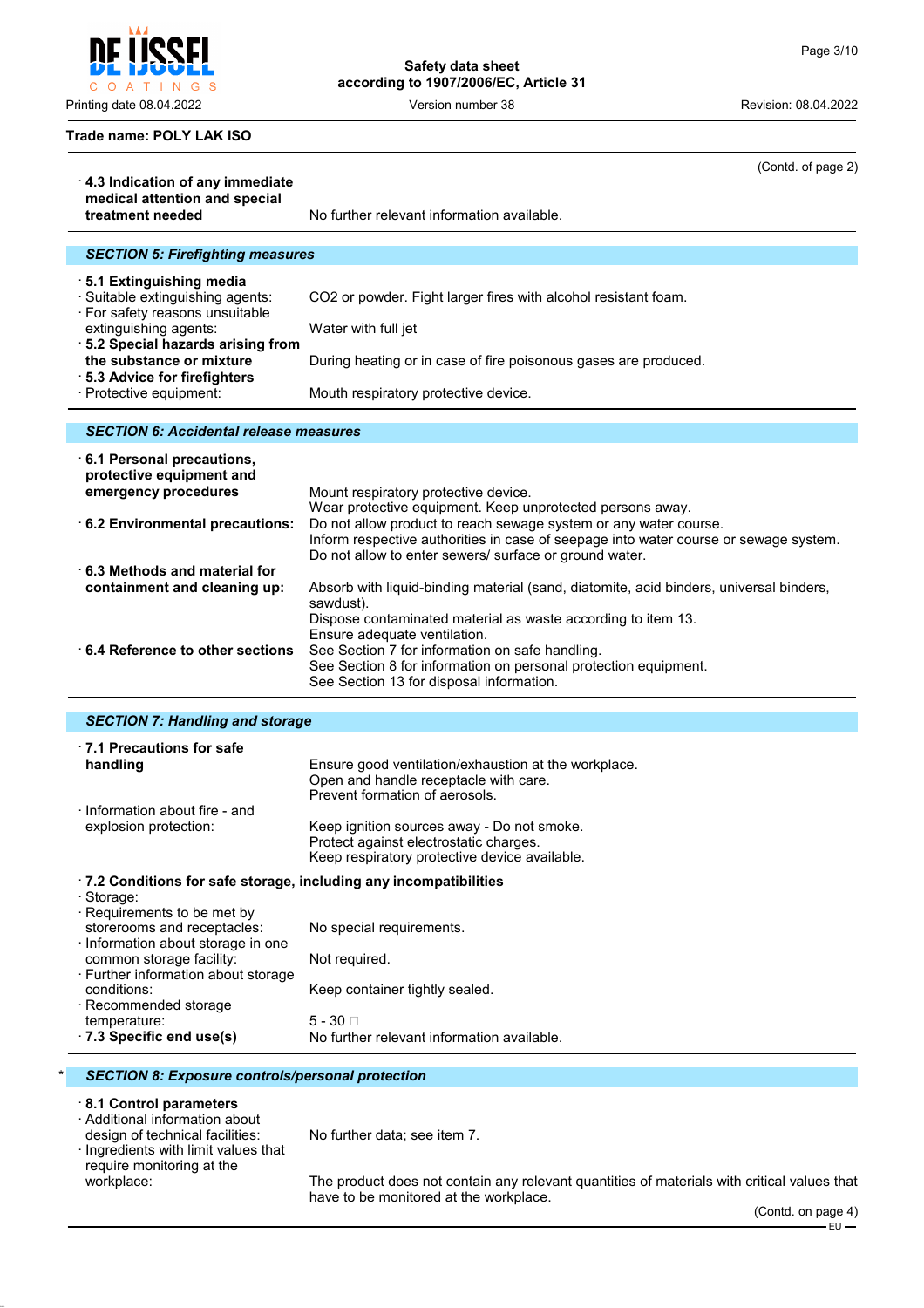**CCEI** Į C O A T I N G S Printing date 08.04.2022 **Version number 38** Version number 38 Revision: 08.04.2022

**Safety data sheet according to 1907/2006/EC, Article 31**

## **Trade name: POLY LAK ISO**

|                                                    |                                                                                                                                   | (Contd. of page 3)                                                                             |  |  |  |  |  |
|----------------------------------------------------|-----------------------------------------------------------------------------------------------------------------------------------|------------------------------------------------------------------------------------------------|--|--|--|--|--|
|                                                    | · DNEL (Derived No Effect Level) for workers                                                                                      |                                                                                                |  |  |  |  |  |
|                                                    | 100-42-5 styrene                                                                                                                  |                                                                                                |  |  |  |  |  |
| Dermal                                             | Long-term - systemic effects, worker 406 mg/kg bw/day (Worker)                                                                    |                                                                                                |  |  |  |  |  |
|                                                    | Inhalative Acute - systemic effects, worker                                                                                       | 289 mg/m <sup>3</sup> (Worker)                                                                 |  |  |  |  |  |
|                                                    | Acute - local effects, worker                                                                                                     | 306 mg/m <sup>3</sup> (Worker)                                                                 |  |  |  |  |  |
|                                                    | Long-term - systemic effects, worker 85 mg/m <sup>3</sup> (Worker)                                                                |                                                                                                |  |  |  |  |  |
|                                                    | 13463-67-7 titanium dioxide                                                                                                       |                                                                                                |  |  |  |  |  |
|                                                    | Inhalative   Long-term - local effects, worker                                                                                    | 10 mg/m <sup>3</sup> (Worker)                                                                  |  |  |  |  |  |
|                                                    | 136-52-7 cobalt(II) 2-ethylhexanoate                                                                                              |                                                                                                |  |  |  |  |  |
|                                                    | Inhalative Long-term - local effects, worker                                                                                      | $0.235$ mg/m <sup>3</sup> (Worker)                                                             |  |  |  |  |  |
|                                                    | 108-31-6 maleic anhydride                                                                                                         |                                                                                                |  |  |  |  |  |
| Dermal                                             | Acute - systemic effects, worker                                                                                                  | 0.04 mg/kg bw/day (Worker)                                                                     |  |  |  |  |  |
|                                                    | Acute - local effects, worker                                                                                                     | 0.04 µg/cm <sup>2</sup> (Worker)                                                               |  |  |  |  |  |
|                                                    | Long-term - systemic effects, worker 0.04 mg/kg bw/day (Worker)                                                                   |                                                                                                |  |  |  |  |  |
|                                                    | Long term - local effects, worker                                                                                                 | 0.04 µg/cm <sup>2</sup> (Worker)                                                               |  |  |  |  |  |
|                                                    | Inhalative   Acute - systemic effects, worker                                                                                     | 0.8 mg/m <sup>3</sup> (Worker)                                                                 |  |  |  |  |  |
|                                                    | Acute - local effects, worker                                                                                                     | 0.8 mg/m <sup>3</sup> (Worker)                                                                 |  |  |  |  |  |
|                                                    | Long-term - systemic effects, worker 0.4 mg/m <sup>3</sup> (Worker)                                                               |                                                                                                |  |  |  |  |  |
|                                                    | Long-term - local effects, worker                                                                                                 | 0.4 mg/m <sup>3</sup> (Worker)                                                                 |  |  |  |  |  |
|                                                    | · DNEL (Derived No Effect Level) for the general population                                                                       |                                                                                                |  |  |  |  |  |
| 100-42-5 styrene                                   |                                                                                                                                   |                                                                                                |  |  |  |  |  |
| Oral                                               |                                                                                                                                   | Long-term - systemic effects, general population 2.1 mg/kg bw/day (General population)         |  |  |  |  |  |
| Dermal                                             |                                                                                                                                   | Long-term - systemic effects, general population 343 mg/kg bw/day (General population)         |  |  |  |  |  |
|                                                    | Inhalative   Acute - systemic effects, general population                                                                         | 174.25 mg/m <sup>3</sup> (General population)                                                  |  |  |  |  |  |
|                                                    | Acute - local effects, general population                                                                                         | 182.75 mg/m <sup>3</sup> (General population)                                                  |  |  |  |  |  |
|                                                    | 13463-67-7 titanium dioxide                                                                                                       | Long-term - systemic effects, general population   10.2 mg/m <sup>3</sup> (General population) |  |  |  |  |  |
| Oral                                               |                                                                                                                                   | Long-term - systemic effects, general population 700 mg/kg bw/day (General population)         |  |  |  |  |  |
|                                                    |                                                                                                                                   |                                                                                                |  |  |  |  |  |
| Oral                                               | 136-52-7 cobalt(II) 2-ethylhexanoate<br>Long-term - systemic effects, general population 0.0558 mg/kg bw/day (General population) |                                                                                                |  |  |  |  |  |
|                                                    | Inhalative   Long-term - local effects, general population                                                                        | 0.037 mg/m <sup>3</sup> (General population)                                                   |  |  |  |  |  |
|                                                    | · PNEC (Predicted No Effect Concentration) values                                                                                 |                                                                                                |  |  |  |  |  |
| 100-42-5 styrene                                   |                                                                                                                                   |                                                                                                |  |  |  |  |  |
|                                                    | Aquatic compartment - freshwater                                                                                                  | 0.028 mg/l (Sediment freshwater)                                                               |  |  |  |  |  |
|                                                    | Aquatic compartment - marine water                                                                                                | 0.0028 mg/l (Marine water)                                                                     |  |  |  |  |  |
|                                                    |                                                                                                                                   | Aquatic compartment - water, intermittent releases 0.04 mg/l (Intermittent release water)      |  |  |  |  |  |
|                                                    | Aquatic compartment - sediment in freshwater                                                                                      | 0.0614 mg/kg sed dw (Sediment freshwater)                                                      |  |  |  |  |  |
|                                                    | Aquatic compartment - sediment in marine water                                                                                    | 0.0614 mg/kg sed dw (Sediment marine water)                                                    |  |  |  |  |  |
|                                                    | Terrestrial compartment - soil                                                                                                    | 0.2 mg/kg dw (Soil)                                                                            |  |  |  |  |  |
|                                                    |                                                                                                                                   | $5$ mg/l (stp)                                                                                 |  |  |  |  |  |
|                                                    | Sewage treatment plant<br>13463-67-7 titanium dioxide                                                                             |                                                                                                |  |  |  |  |  |
|                                                    | Aquatic compartment - freshwater                                                                                                  | 0.127 mg/l (Freshwater)                                                                        |  |  |  |  |  |
| Aquatic compartment - marine water                 |                                                                                                                                   | 1 mg/l (Marine water)                                                                          |  |  |  |  |  |
| Aquatic compartment - water, intermittent releases |                                                                                                                                   | 0.61 mg/l (Intermittent release water)                                                         |  |  |  |  |  |
| Aquatic compartment - sediment in freshwater       |                                                                                                                                   | 1,000 mg/kg sed dw (Sediment freshwater)                                                       |  |  |  |  |  |
|                                                    | Aquatic compartment - sediment in marine water                                                                                    | 100 mg/kg sed dw (Sediment marine water)                                                       |  |  |  |  |  |
|                                                    | Terrestrial compartment - soil                                                                                                    | 100 mg/kg dw (Soil)                                                                            |  |  |  |  |  |
|                                                    | Oral secondary poisoning                                                                                                          | 1,667 mg/kg food (Food sec poisoning)                                                          |  |  |  |  |  |
| 136-52-7 cobalt(II) 2-ethylhexanoate               |                                                                                                                                   |                                                                                                |  |  |  |  |  |
|                                                    | Aquatic compartment - freshwater                                                                                                  | 0.00149 mg/l (Freshwater)                                                                      |  |  |  |  |  |
|                                                    | Aquatic compartment - marine water                                                                                                | 0.0069 mg/l (Marine water) ((Co))                                                              |  |  |  |  |  |
|                                                    | Aquatic compartment - sediment in freshwater                                                                                      | 27.8 mg/kg sed dw (Sediment freshwater) ((Co))                                                 |  |  |  |  |  |
|                                                    | Aquatic compartment - sediment in marine water                                                                                    | 17.8 mg/kg sed dw (Sediment marine water)                                                      |  |  |  |  |  |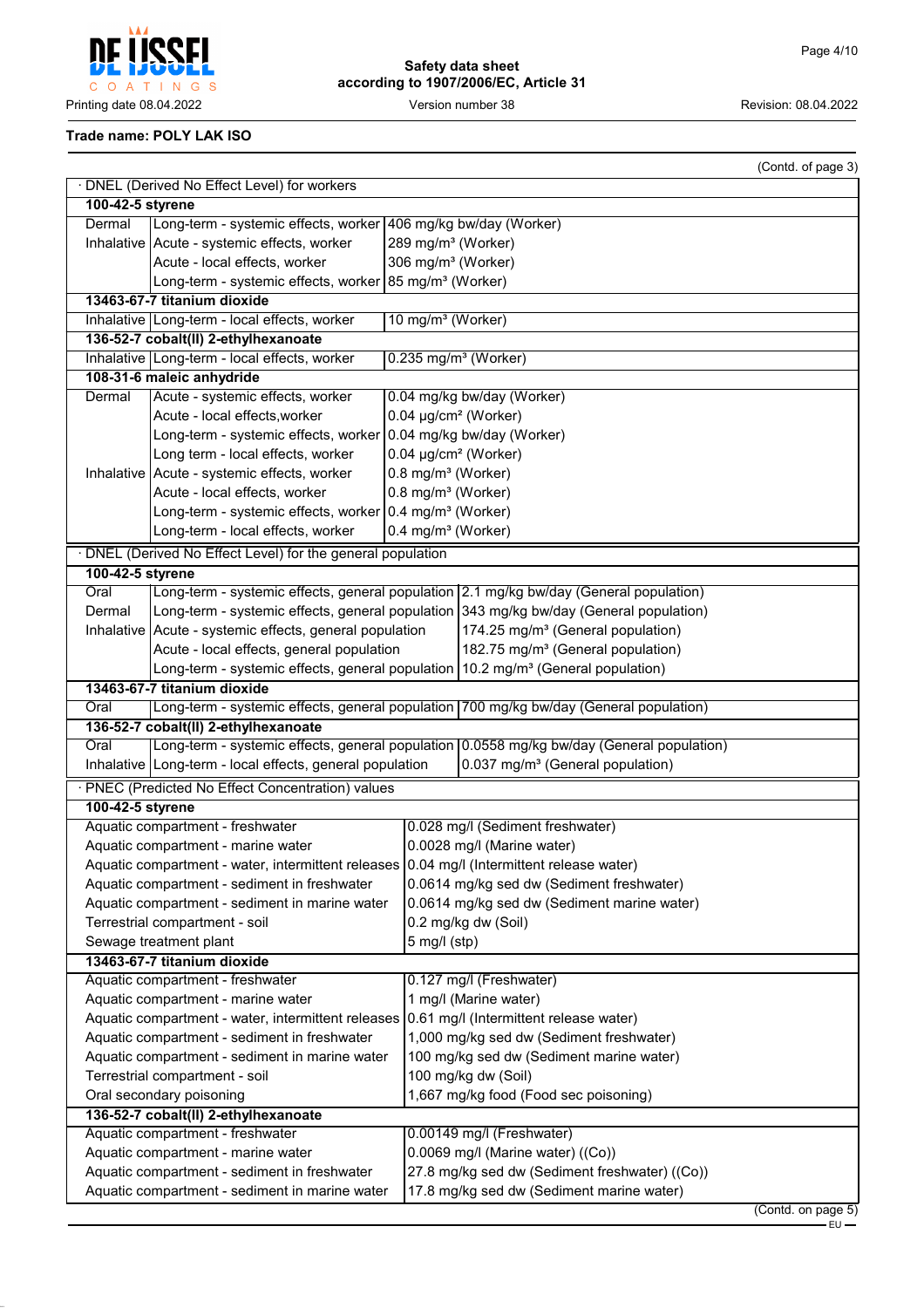

# **Safety data sheet according to 1907/2006/EC, Article 31**

## **Trade name: POLY LAK ISO**

|                                                                                                                              |                                                                                                                                                                                                                                                                                                                                                                                                                                                                                                                       | (Contd. of page 4)                                                                                                                                                                                                                                                                                                                                                                                                |  |  |
|------------------------------------------------------------------------------------------------------------------------------|-----------------------------------------------------------------------------------------------------------------------------------------------------------------------------------------------------------------------------------------------------------------------------------------------------------------------------------------------------------------------------------------------------------------------------------------------------------------------------------------------------------------------|-------------------------------------------------------------------------------------------------------------------------------------------------------------------------------------------------------------------------------------------------------------------------------------------------------------------------------------------------------------------------------------------------------------------|--|--|
| Terrestrial compartment - soil                                                                                               |                                                                                                                                                                                                                                                                                                                                                                                                                                                                                                                       | 23.1 mg/kg dw (Soil) ((CoH))                                                                                                                                                                                                                                                                                                                                                                                      |  |  |
| Sewage treatment plant                                                                                                       |                                                                                                                                                                                                                                                                                                                                                                                                                                                                                                                       | 1.08 mg/l (stp) ((Co))                                                                                                                                                                                                                                                                                                                                                                                            |  |  |
| 108-31-6 maleic anhydride                                                                                                    |                                                                                                                                                                                                                                                                                                                                                                                                                                                                                                                       |                                                                                                                                                                                                                                                                                                                                                                                                                   |  |  |
| Aquatic compartment - freshwater                                                                                             |                                                                                                                                                                                                                                                                                                                                                                                                                                                                                                                       | 0.04281 mg/l (Freshwater)                                                                                                                                                                                                                                                                                                                                                                                         |  |  |
| Aquatic compartment - marine water                                                                                           |                                                                                                                                                                                                                                                                                                                                                                                                                                                                                                                       | 0.004281 mg/l (Marine water)                                                                                                                                                                                                                                                                                                                                                                                      |  |  |
|                                                                                                                              |                                                                                                                                                                                                                                                                                                                                                                                                                                                                                                                       | Aquatic compartment - water, intermittent releases 0.4281 mg/l (Intermittent release water)                                                                                                                                                                                                                                                                                                                       |  |  |
| Aquatic compartment - sediment in freshwater                                                                                 |                                                                                                                                                                                                                                                                                                                                                                                                                                                                                                                       | 0.334 mg/kg sed dw (Sediment freshwater)                                                                                                                                                                                                                                                                                                                                                                          |  |  |
| Aquatic compartment - sediment in marine water                                                                               |                                                                                                                                                                                                                                                                                                                                                                                                                                                                                                                       | 0.0334 mg/kg sed dw (Sediment marine water)                                                                                                                                                                                                                                                                                                                                                                       |  |  |
| Terrestrial compartment - soil                                                                                               |                                                                                                                                                                                                                                                                                                                                                                                                                                                                                                                       | 0.0415 mg/kg dw (Soil)                                                                                                                                                                                                                                                                                                                                                                                            |  |  |
| · Additional information:                                                                                                    |                                                                                                                                                                                                                                                                                                                                                                                                                                                                                                                       | The lists valid during the making were used as basis.                                                                                                                                                                                                                                                                                                                                                             |  |  |
| 8.2 Exposure controls<br>· Personal protective equipment:<br>General protective and hygienic<br>measures:                    |                                                                                                                                                                                                                                                                                                                                                                                                                                                                                                                       | Keep away from foodstuffs, beverages and feed.<br>Immediately remove all soiled and contaminated clothing<br>Wash hands before breaks and at the end of work.<br>Store protective clothing separately.                                                                                                                                                                                                            |  |  |
| · Respiratory protection:                                                                                                    |                                                                                                                                                                                                                                                                                                                                                                                                                                                                                                                       | Avoid contact with the eyes and skin.<br>In case of brief exposure or low pollution use respiratory filter device. In case of<br>intensive or longer exposure use self-contained respiratory protective device.                                                                                                                                                                                                   |  |  |
| · Protection of hands:                                                                                                       | Protective gloves                                                                                                                                                                                                                                                                                                                                                                                                                                                                                                     | The glove material has to be impermeable and resistant to the product/ the substance/                                                                                                                                                                                                                                                                                                                             |  |  |
| · Material of gloves                                                                                                         | the preparation.<br>diffusion and the degradation<br>Butyl rubber, BR<br>Fluorocarbon rubber (Viton)                                                                                                                                                                                                                                                                                                                                                                                                                  | Due to missing tests no recommendation to the glove material can be given for the<br>product/ the preparation/ the chemical mixture.<br>Selection of the glove material on consideration of the penetration times, rates of<br>The selection of the suitable gloves does not only depend on the material, but also on<br>further marks of quality and varies from manufacturer to manufacturer. As the product is |  |  |
| · Penetration time of glove material                                                                                         | a preparation of several substances, the resistance of the glove material can not be<br>calculated in advance and has therefore to be checked prior to the application.<br>Recommended thickness of the material: $\geq 0.3$ mm<br>The exact break trough time has to be found out by the manufacturer of the protective<br>gloves and has to be observed.<br>For the mixture of chemicals mentioned below the penetration time has to be at least<br>480 minutes (Permeation according to EN 16523-1:2015: Level 6). |                                                                                                                                                                                                                                                                                                                                                                                                                   |  |  |
| · For the permanent contact gloves<br>made of the following materials are<br>suitable:<br>As protection from splashes gloves | Butyl rubber, BR<br>Fluorocarbon rubber (Viton)                                                                                                                                                                                                                                                                                                                                                                                                                                                                       |                                                                                                                                                                                                                                                                                                                                                                                                                   |  |  |
| made of the following materials are<br>suitable:<br>· Not suitable are gloves made of<br>the following materials:            | Nitrile rubber, NBR<br>Leather gloves                                                                                                                                                                                                                                                                                                                                                                                                                                                                                 |                                                                                                                                                                                                                                                                                                                                                                                                                   |  |  |
| Eye protection:                                                                                                              | Strong material gloves<br>Tightly sealed goggles                                                                                                                                                                                                                                                                                                                                                                                                                                                                      |                                                                                                                                                                                                                                                                                                                                                                                                                   |  |  |
| <b>SECTION 9: Physical and chemical properties</b>                                                                           |                                                                                                                                                                                                                                                                                                                                                                                                                                                                                                                       |                                                                                                                                                                                                                                                                                                                                                                                                                   |  |  |

| 9.1 Information on basic physical and chemical properties |                                    |                    |  |  |  |
|-----------------------------------------------------------|------------------------------------|--------------------|--|--|--|
| · General Information                                     |                                    |                    |  |  |  |
| · Appearance:                                             |                                    |                    |  |  |  |
| Form:                                                     | Fluid                              |                    |  |  |  |
| Colour:                                                   | According to product specification |                    |  |  |  |
| · Odour:                                                  | Characteristic                     |                    |  |  |  |
| Odour threshold:                                          | Not determined.                    |                    |  |  |  |
| · pH-value at 20 °C:                                      |                                    |                    |  |  |  |
|                                                           |                                    | (Contd. on page 6) |  |  |  |

EU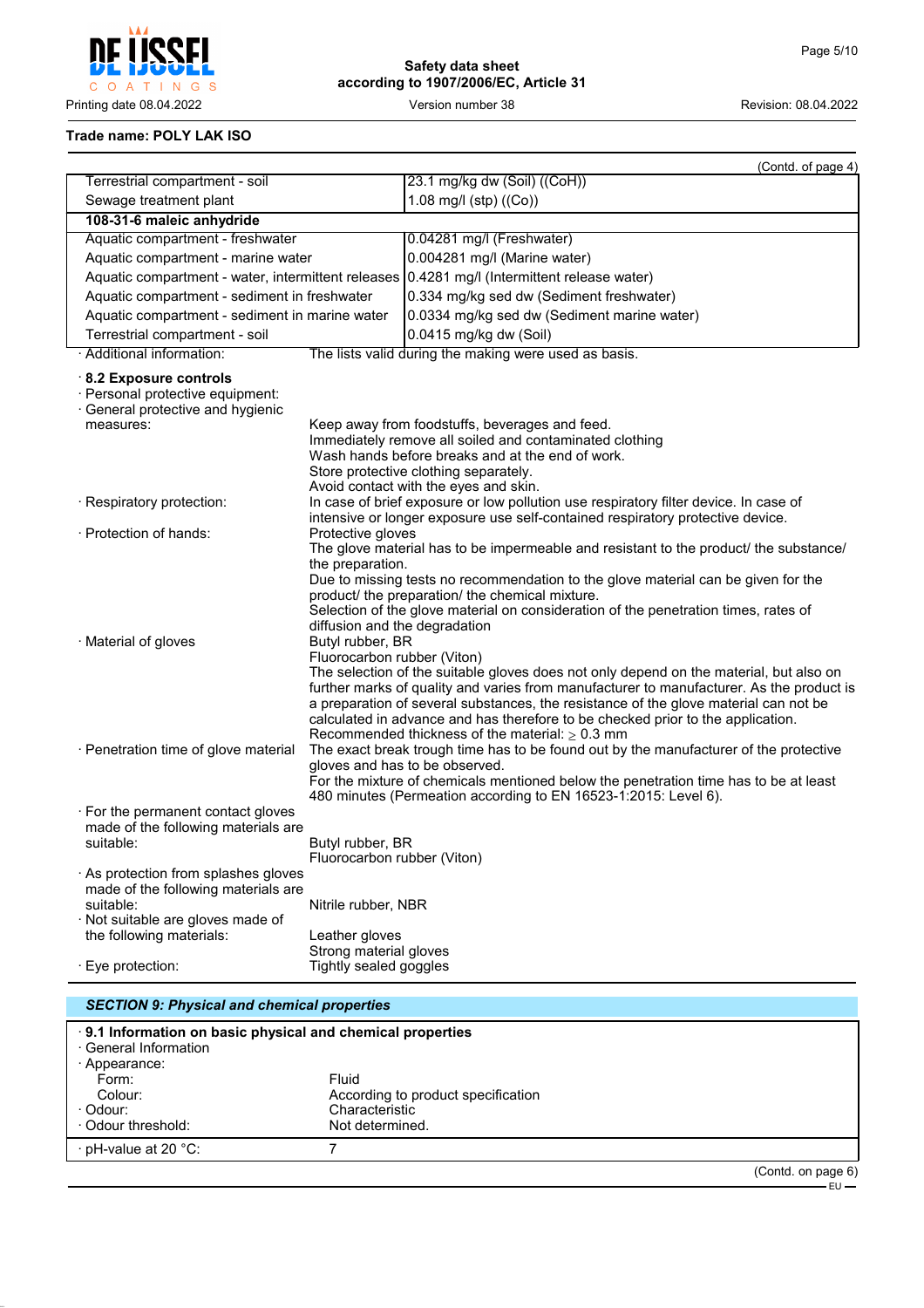$\mathsf{C}$  $O$  A  $\top$ INGS

**Safety data sheet according to 1907/2006/EC, Article 31**

Printing date 08.04.2022 Version number 38 Revision: 08.04.2022

#### **Trade name: POLY LAK ISO**

|                                                                                                         | (Contd. of page 5)                                                                                        |
|---------------------------------------------------------------------------------------------------------|-----------------------------------------------------------------------------------------------------------|
| Change in condition<br>Melting point/freezing point:<br>Initial boiling point and boiling range: 145 °C | Undetermined.                                                                                             |
| · Flash point:                                                                                          | 31 °C (Pensky Martens, ASTM D93)                                                                          |
| · Flammability (solid, gas):                                                                            | Not applicable.                                                                                           |
| Ignition temperature:                                                                                   | 480 °C                                                                                                    |
| Decomposition temperature:                                                                              | Not determined.                                                                                           |
| · Auto-ignition temperature:                                                                            | Product is not selfigniting.                                                                              |
| · Explosive properties:                                                                                 | Product is not explosive. However, formation of explosive air/vapour mixtures are<br>possible.            |
| Explosion limits:<br>Lower:<br>Upper:                                                                   | 1.2 Vol %<br>8.9 Vol %                                                                                    |
| · Vapour pressure at 20 °C:                                                                             | 6 <sub>hPa</sub>                                                                                          |
| · Density at 20 °C:<br>· Relative density<br>· Vapour density<br>· Evaporation rate                     | 1.125 g/cm <sup>3</sup> (DIN 51757, ASTM D 1298)<br>Not determined.<br>Not determined.<br>Not determined. |
| · Solubility in / Miscibility with<br>water:                                                            | Not miscible or difficult to mix.                                                                         |
| · Partition coefficient: n-octanol/water:                                                               | Not determined.                                                                                           |
| · Viscosity:<br>Dynamic at 20 °C:<br>Kinematic at 40 °C:                                                | 2,400 - 3,000 mPas (Brookfield, ASTM D1544)<br>$2,000 - 2,500$ mm <sup>2</sup> /s                         |
| Solvent content:<br>Organic solvents:<br>VOC (2004/42/EC):                                              | 32.1 %<br>32.13 %                                                                                         |
| Solids content:                                                                                         | 67.7%                                                                                                     |
| $\cdot$ 9.2 Other information                                                                           | No further relevant information available.                                                                |

## *SECTION 10: Stability and reactivity*

| 10.1 Reactivity<br>10.2 Chemical stability                                              | No further relevant information available.            |
|-----------------------------------------------------------------------------------------|-------------------------------------------------------|
| · Thermal decomposition /<br>conditions to be avoided:<br>10.3 Possibility of hazardous | No decomposition if used according to specifications. |
| reactions                                                                               | No dangerous reactions known.                         |
| ↑ 10.4 Conditions to avoid                                                              | No further relevant information available.            |
| 10.5 Incompatible materials:                                                            | No further relevant information available.            |
| ⋅ 10.6 Hazardous decomposition                                                          |                                                       |
| products:                                                                               | No dangerous decomposition products known.            |

## **SECTION 11: Toxicological information**

· **11.1 Information on toxicological effects**

Based on available data, the classification criteria are not met.

| <b><i>I</i></b> NUMBER CONTOILY | . LD/LC50 values relevant for classification: |       | Babba on available data, the classification chitena are not mot. |  |                    |
|---------------------------------|-----------------------------------------------|-------|------------------------------------------------------------------|--|--------------------|
| ⋅ Components                    | Type                                          | Value | <b>Species</b>                                                   |  |                    |
| 100-42-5 styrene                |                                               |       |                                                                  |  |                    |
| Oral                            | LD50 5,000 mg/kg (Rat)                        |       |                                                                  |  |                    |
|                                 | 13463-67-7 titanium dioxide                   |       |                                                                  |  |                    |
| Oral                            | [LD50   > 20,000 mg/kg (Rat)                  |       |                                                                  |  |                    |
|                                 | Dermal $ LD50 $ > 10,000 mg/kg (Rabbit)       |       |                                                                  |  |                    |
|                                 |                                               |       |                                                                  |  | (Contd. on page 7) |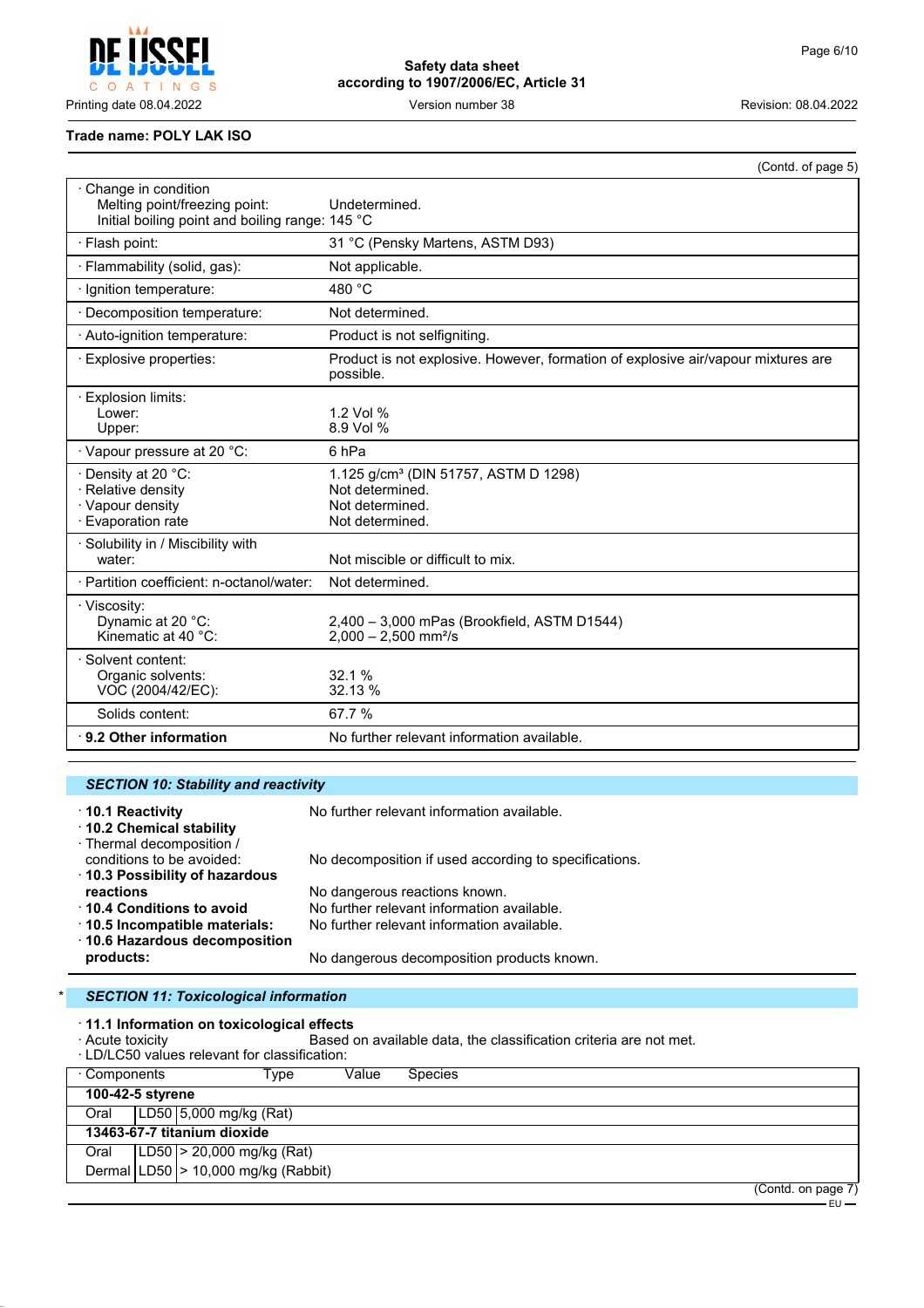$\mathsf{C}$ O A T I N G S

**Safety data sheet according to 1907/2006/EC, Article 31**

Printing date 08.04.2022 Version number 38 Revision: 08.04.2022

#### **Trade name: POLY LAK ISO**

|                                                                                |                                      |                                               | (Contd. of page 6)                                                                                                                     |  |  |
|--------------------------------------------------------------------------------|--------------------------------------|-----------------------------------------------|----------------------------------------------------------------------------------------------------------------------------------------|--|--|
| 108-31-6 maleic anhydride                                                      |                                      |                                               |                                                                                                                                        |  |  |
| LD50 400 mg/kg (Rat)<br>Oral                                                   |                                      |                                               |                                                                                                                                        |  |  |
|                                                                                |                                      | Dermal LD50 2,620 mg/kg (Rabbit)              |                                                                                                                                        |  |  |
|                                                                                | · Primary irritant effect:           |                                               |                                                                                                                                        |  |  |
| · Skin corrosion/irritation                                                    |                                      |                                               | Causes skin irritation.                                                                                                                |  |  |
| · Serious eye damage/irritation                                                |                                      |                                               | Causes serious eye irritation.                                                                                                         |  |  |
| · Respiratory or skin sensitisation<br>· Additional toxicological information: |                                      |                                               | May cause an allergic skin reaction.                                                                                                   |  |  |
|                                                                                |                                      |                                               |                                                                                                                                        |  |  |
|                                                                                |                                      |                                               | CMR effects (carcinogenity, mutagenicity and toxicity for reproduction)                                                                |  |  |
| Carcinogenicity                                                                | · Germ cell mutagenicity             |                                               | Based on available data, the classification criteria are not met.<br>Based on available data, the classification criteria are not met. |  |  |
| · Reproductive toxicity                                                        |                                      |                                               | Suspected of damaging the unborn child.                                                                                                |  |  |
|                                                                                | STOT-single exposure                 |                                               | May cause respiratory irritation.                                                                                                      |  |  |
|                                                                                | · STOT-repeated exposure             |                                               | Causes damage to the hearing organs through prolonged or repeated exposure. Route                                                      |  |  |
|                                                                                |                                      |                                               | of exposure: Inhalation.                                                                                                               |  |  |
| $\cdot$ Aspiration hazard                                                      |                                      |                                               | Based on available data, the classification criteria are not met.                                                                      |  |  |
|                                                                                |                                      |                                               |                                                                                                                                        |  |  |
|                                                                                |                                      | <b>SECTION 12: Ecological information</b>     |                                                                                                                                        |  |  |
|                                                                                |                                      |                                               |                                                                                                                                        |  |  |
| $\cdot$ 12.1 Toxicity                                                          |                                      |                                               |                                                                                                                                        |  |  |
| · Aquatic toxicity:                                                            |                                      |                                               | No further relevant information available.                                                                                             |  |  |
|                                                                                |                                      | · Type of test Effective concentration Method | Assessment                                                                                                                             |  |  |
| 100-42-5 styrene                                                               |                                      |                                               |                                                                                                                                        |  |  |
| Oral                                                                           | EC <sub>50</sub>                     |                                               | 5.1 mg/l (Daphnia magna)                                                                                                               |  |  |
| Inhalative   LC50/4 h                                                          |                                      | 24 mg/l (Rat)                                 |                                                                                                                                        |  |  |
|                                                                                |                                      |                                               | LC50/96 h 25 mg/l (Lepomis macrochirus)                                                                                                |  |  |
|                                                                                | 108-31-6 maleic anhydride            |                                               |                                                                                                                                        |  |  |
| Oral                                                                           | EC50                                 |                                               | 84 mg/l (Daphnia magna)                                                                                                                |  |  |
|                                                                                |                                      |                                               | 29 mg/l (Desmodesmus subspicatus)                                                                                                      |  |  |
|                                                                                |                                      |                                               | Inhalative   LC50/96 h   138 mg/l (Lepomis macrochirus)                                                                                |  |  |
|                                                                                | 12.2 Persistence and                 |                                               |                                                                                                                                        |  |  |
| degradability                                                                  |                                      |                                               | No further relevant information available.                                                                                             |  |  |
|                                                                                | 12.3 Bioaccumulative potential       |                                               | No further relevant information available.                                                                                             |  |  |
| 12.4 Mobility in soil                                                          |                                      |                                               | No further relevant information available.                                                                                             |  |  |
| · Ecotoxical effects:                                                          |                                      |                                               |                                                                                                                                        |  |  |
| · Remark:                                                                      |                                      |                                               | Harmful to fish                                                                                                                        |  |  |
|                                                                                | · Additional ecological information: |                                               |                                                                                                                                        |  |  |
| · General notes:                                                               |                                      |                                               | Water hazard class 2 (German Regulation) (Self-assessment): hazardous for water                                                        |  |  |
|                                                                                |                                      |                                               | Do not allow product to reach ground water, water course or sewage system.                                                             |  |  |
|                                                                                |                                      |                                               | Danger to drinking water if even small quantities leak into the ground.                                                                |  |  |
|                                                                                |                                      |                                               | Harmful to aquatic organisms                                                                                                           |  |  |
|                                                                                |                                      | 12.5 Results of PBT and vPvB assessment       |                                                                                                                                        |  |  |
| $\cdot$ PBT:                                                                   |                                      |                                               | Not applicable.                                                                                                                        |  |  |
| $\cdot$ vPvB:                                                                  |                                      |                                               | Not applicable.                                                                                                                        |  |  |
| 12.6 Other adverse effects                                                     |                                      |                                               | No further relevant information available.                                                                                             |  |  |
|                                                                                |                                      |                                               |                                                                                                                                        |  |  |

## *SECTION 13: Disposal considerations*

# · **13.1 Waste treatment methods**

Must not be disposed together with household garbage. Do not allow product to reach sewage system.

| · European waste catalogue |                                                                                                                                                                           |  |  |  |
|----------------------------|---------------------------------------------------------------------------------------------------------------------------------------------------------------------------|--|--|--|
|                            | 08 00 00   WASTES FROM THE MANUFACTURE, FORMULATION, SUPPLY AND USE (MFSU) OF COATINGS<br>(PAINTS, VARNISHES AND VITREOUS ENAMELS), ADHESIVES, SEALANTS AND PRINTING INKS |  |  |  |
| 08 01 00                   | wastes from MFSU and removal of paint and varnish                                                                                                                         |  |  |  |
| 08 01 11*                  | waste paint and varnish containing organic solvents or other hazardous substances                                                                                         |  |  |  |
| HP3                        | l Flammable                                                                                                                                                               |  |  |  |
| HP4                        | Irritant - skin irritation and eye damage                                                                                                                                 |  |  |  |
| HP <sub>5</sub>            | Specific Target Organ Toxicity (STOT)/Aspiration Toxicity                                                                                                                 |  |  |  |
| HP7                        | Carcinogenic                                                                                                                                                              |  |  |  |

<sup>(</sup>Contd. on page 8)

<sup>–</sup> EU –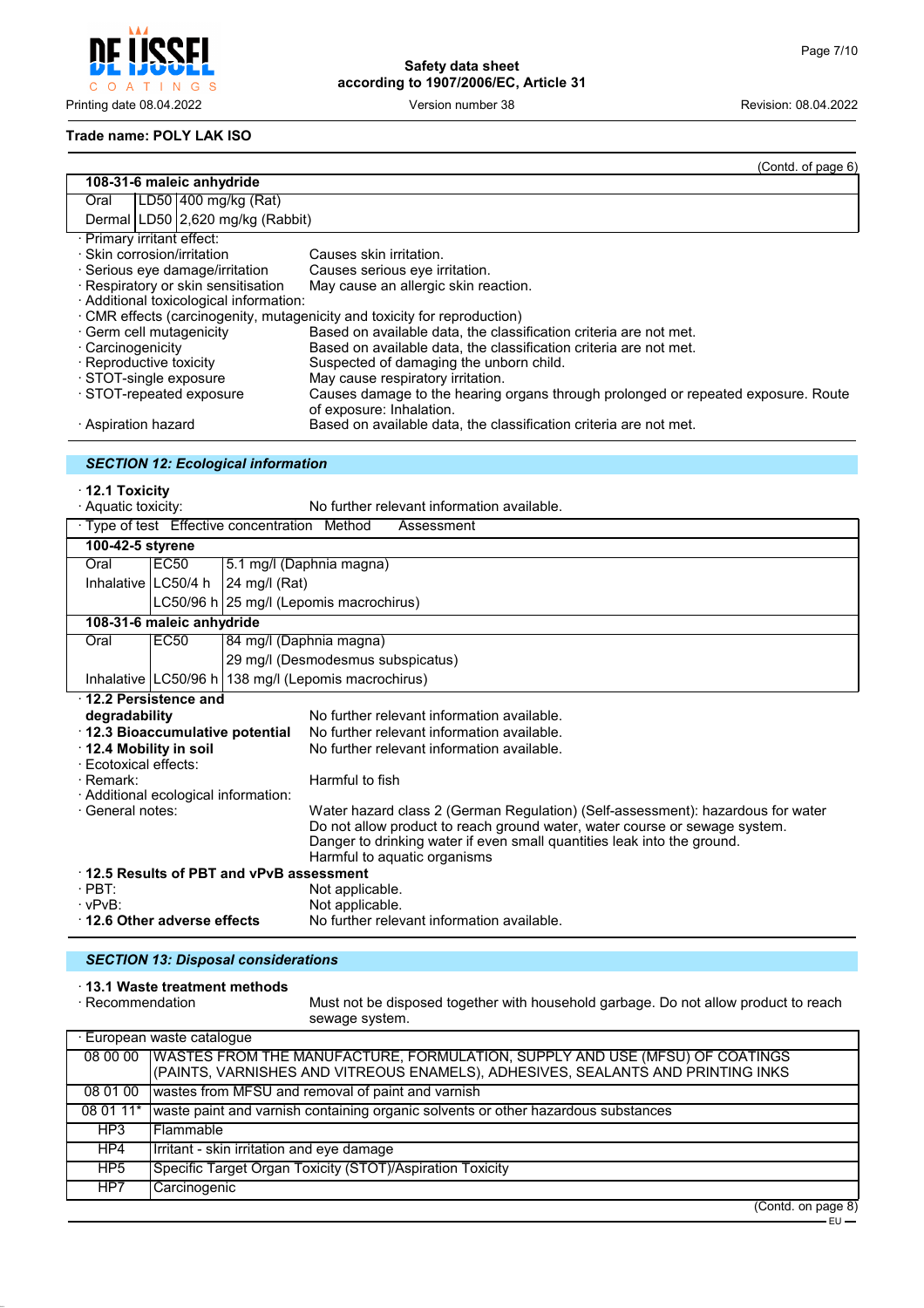**Safety data sheet according to 1907/2006/EC, Article 31**

Printing date 08.04.2022 Version number 38 Revision: 08.04.2022

#### **Trade name: POLY LAK ISO**

O A T I N G S

 $\mathsf{C}$ 

|                   |                        |                                                          | (Contd. of page 7) |
|-------------------|------------------------|----------------------------------------------------------|--------------------|
| <b>HP10</b>       | Toxic for reproduction |                                                          |                    |
| <b>HP14</b>       | l Ecotoxic             |                                                          |                    |
| · Recommendation: | · Uncleaned packaging: | Disposal must be made according to official regulations. |                    |

| <b>SECTION 14: Transport information</b>                                                            |                                                                                                                                                                                           |
|-----------------------------------------------------------------------------------------------------|-------------------------------------------------------------------------------------------------------------------------------------------------------------------------------------------|
| $\cdot$ 14.1 UN-Number<br>· ADR/RID/ADN, IMDG, IATA                                                 | UN1263                                                                                                                                                                                    |
| 14.2 UN proper shipping name<br>· ADR/RID/ADN<br>· IMDG, IATA                                       | 1263 PAINT<br><b>PAINT</b>                                                                                                                                                                |
| 14.3 Transport hazard class(es)                                                                     |                                                                                                                                                                                           |
| · ADR/RID/ADN<br>· Class<br>· Label                                                                 | 3 (F1) Flammable liquids.<br>3                                                                                                                                                            |
| · IMDG, IATA<br>· Class<br>· Label                                                                  | 3 Flammable liquids.<br>3                                                                                                                                                                 |
| 14.4 Packing group<br>· ADR/RID/ADN, IMDG, IATA                                                     | III                                                                                                                                                                                       |
| · 14.5 Environmental hazards:<br>· Marine pollutant:                                                | No                                                                                                                                                                                        |
| 14.6 Special precautions for user<br>· Hazard identification number (Kemler code):<br>· EMS Number: | Warning: Flammable liquids.<br>30<br>$F-E, S-E$                                                                                                                                           |
| · Stowage Category                                                                                  | A                                                                                                                                                                                         |
| 14.7 Transport in bulk according to Annex II of Marpol<br>and the IBC Code                          | Not applicable.                                                                                                                                                                           |
| · Transport/Additional information:                                                                 |                                                                                                                                                                                           |
| · ADR/RID/ADN<br>· Limited quantities (LQ)<br>· Excepted quantities (EQ)                            | 5L<br>Code: E1<br>Maximum net quantity per inner packaging: 30 ml                                                                                                                         |
| · Transport category<br>· Tunnel restriction code<br>· Remarks:                                     | Maximum net quantity per outer packaging: 1000 ml<br>3<br>D/F<br>In packsize up to 450 liter exempt from ADR according ADR<br>2.2.3.1.5.<br><u>.</u>                                      |
| · IMDG<br>· Limited quantities (LQ)<br>· Excepted quantities (EQ)<br>· Remarks:                     | 5L<br>Code: E1<br>Maximum net quantity per inner packaging: 30 ml<br>Maximum net quantity per outer packaging: 1000 ml<br>In packaging up to 30 litres excempt according to IMDG 2.3.2.5. |
| · UN "Model Regulation":                                                                            | UN 1263 PAINT, 3, III                                                                                                                                                                     |

## \* *SECTION 15: Regulatory information*

## · **15.1 Safety, health and environmental regulations/legislation specific for the substance or mixture**

· Directive 2012/18/EU

· Named dangerous substances -

ANNEX I  $\overline{a}$  ANNEX I  $\overline{a}$  None of the ingredients is listed. P5c FLAMMABLE LIQUIDS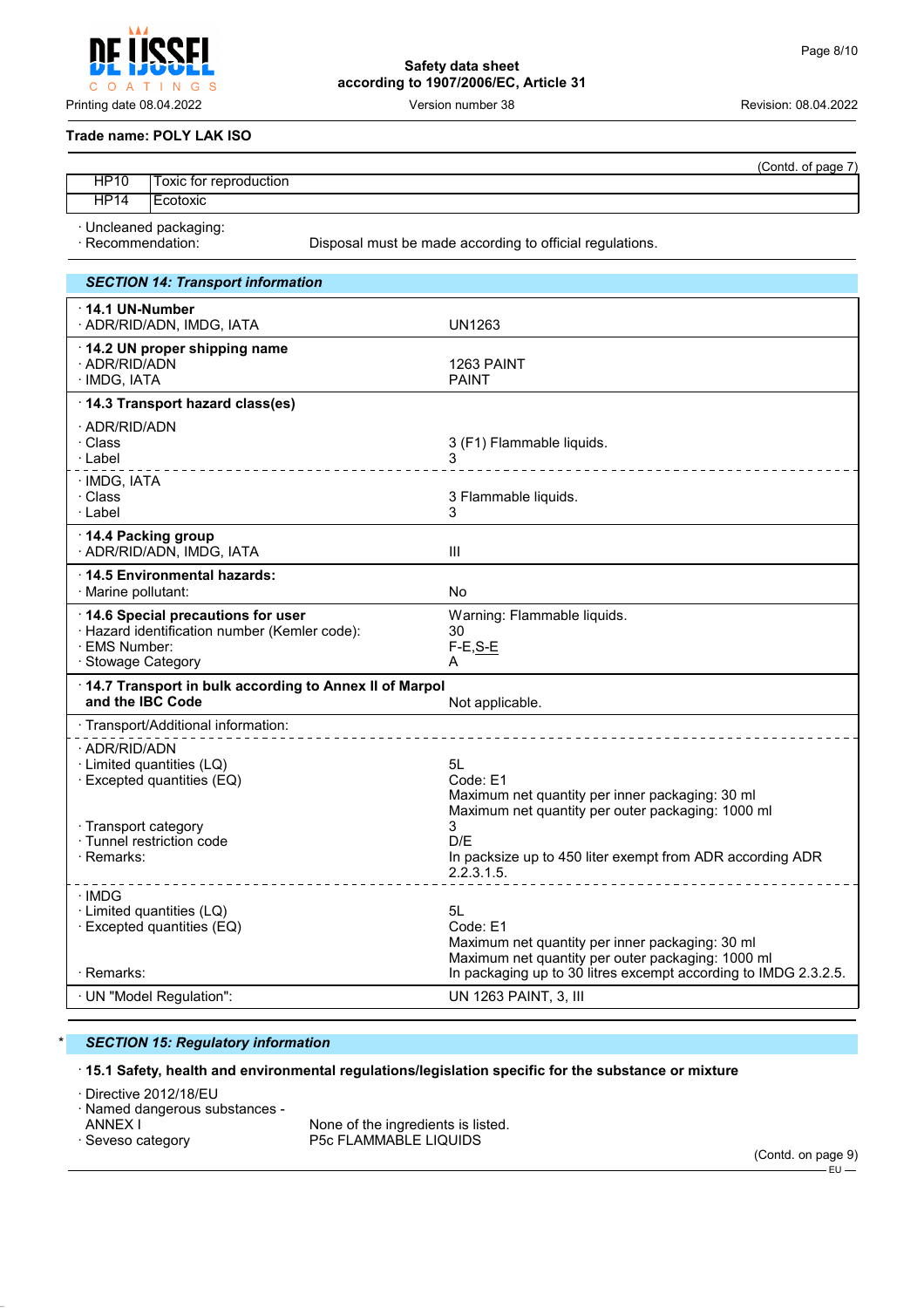$\mathsf{C}$ O A T I N G S

**Safety data sheet according to 1907/2006/EC, Article 31**

Printing date 08.04.2022 **Version number 38** Version number 38 Revision: 08.04.2022

## **Trade name: POLY LAK ISO**

| ∙ Qualifying quantity (tonnes) for the                                       |                                                | (Contd. of page 8)                                                                                                          |
|------------------------------------------------------------------------------|------------------------------------------------|-----------------------------------------------------------------------------------------------------------------------------|
| application of lower-tier                                                    |                                                |                                                                                                                             |
| requirements                                                                 | $5,000$ t                                      |                                                                                                                             |
| Qualifying quantity (tonnes) for the                                         |                                                |                                                                                                                             |
| application of upper-tier<br>requirements                                    | $50,000$ t                                     |                                                                                                                             |
| REGULATION (EC) No 1907/2006                                                 |                                                |                                                                                                                             |
| <b>ANNEX XVII</b>                                                            | Conditions of restriction: 3                   |                                                                                                                             |
|                                                                              |                                                | · DIRECTIVE 2011/65/EU on the restriction of the use of certain hazardous substances in electrical and electronic equipment |
| – Annex II                                                                   |                                                |                                                                                                                             |
| None of the ingredients is listed.                                           |                                                |                                                                                                                             |
| · REGULATION (EU) 2019/1148                                                  |                                                |                                                                                                                             |
|                                                                              |                                                | · Annex I - RESTRICTED EXPLOSIVES PRECURSORS (Upper limit value for the purpose of licensing under Article 5(3))            |
| None of the ingredients is listed.                                           |                                                |                                                                                                                             |
| · Annex II - REPORTABLE EXPLOSIVES PRECURSORS                                |                                                |                                                                                                                             |
| None of the ingredients is listed.                                           |                                                |                                                                                                                             |
| · Regulation (EC) No 273/2004 on drug precursors                             |                                                |                                                                                                                             |
| None of the ingredients is listed.                                           |                                                |                                                                                                                             |
| drug precursors                                                              |                                                | Regulation (EC) No 111/2005 laying down rules for the monitoring of trade between the Community and third countries in      |
| None of the ingredients is listed.                                           |                                                |                                                                                                                             |
| · National regulations:                                                      |                                                |                                                                                                                             |
| · Technical instructions (air):                                              |                                                |                                                                                                                             |
|                                                                              | Share in %<br>Class                            |                                                                                                                             |
|                                                                              | <b>NK</b><br>32.1                              |                                                                                                                             |
| ⋅15.2 Chemical safety<br>assessment:                                         |                                                |                                                                                                                             |
|                                                                              |                                                | A Chemical Safety Assessment has not been carried out.                                                                      |
|                                                                              |                                                |                                                                                                                             |
| <b>SECTION 16: Other information</b>                                         |                                                |                                                                                                                             |
|                                                                              |                                                | This information is based on our present knowledge. However, this shall not constitute a guarantee for any specific product |
| features and shall not establish a legally valid contractual relationship.   |                                                |                                                                                                                             |
| · Relevant phrases                                                           | H226<br>Flammable liquid and vapour.           |                                                                                                                             |
|                                                                              | Harmful if swallowed.<br>H302                  |                                                                                                                             |
|                                                                              | H304                                           | May be fatal if swallowed and enters airways.                                                                               |
|                                                                              | H314                                           | Causes severe skin burns and eye damage.                                                                                    |
|                                                                              | H315<br>Causes skin irritation.                |                                                                                                                             |
|                                                                              | H317<br>H319<br>Causes serious eye irritation. | May cause an allergic skin reaction.                                                                                        |
|                                                                              | H332<br>Harmful if inhaled.                    |                                                                                                                             |
|                                                                              | H334                                           | May cause allergy or asthma symptoms or breathing difficulties if inhaled.                                                  |
|                                                                              | H335<br>May cause respiratory irritation.      |                                                                                                                             |
|                                                                              | H351<br>Suspected of causing cancer.           |                                                                                                                             |
|                                                                              |                                                | H360Fd May damage fertility. Suspected of damaging the unborn child.<br>H361d Suspected of damaging the unborn child.       |
|                                                                              | H372                                           | Causes damage to organs through prolonged or repeated exposure.                                                             |
|                                                                              | H400<br>Very toxic to aquatic life.            |                                                                                                                             |
|                                                                              | H412                                           | Harmful to aquatic life with long lasting effects.                                                                          |
| · Classification according to<br>Regulation (EC) No 1272/2008                |                                                | The classification of the mixture is generally based on the calculation method using                                        |
|                                                                              |                                                | substance data according to Regulation (EC) No 1272/2008.                                                                   |
| Flammable liquids                                                            |                                                | On basis of test data                                                                                                       |
| Skin corrosion/irritation                                                    |                                                | The classification of the mixture is generally based on the                                                                 |
| Serious eye damage/eye irritation                                            |                                                | calculation method using substance data according to                                                                        |
| Skin sensitisation                                                           |                                                | Regulation (EC) No 1272/2008.                                                                                               |
| Reproductive toxicity<br>Specific target organ toxicity (single exposure)    |                                                |                                                                                                                             |
| Specific target organ toxicity (repeated exposure)                           |                                                |                                                                                                                             |
| Hazardous to the aquatic environment - long-term (chronic)<br>aquatic hazard |                                                |                                                                                                                             |

· Contact: Saïda El Asjadi, tel: +31 182 372177, e-mail: safety@de-ijssel-coatings.nl

<sup>·</sup> Department issuing SDS: Research and Development